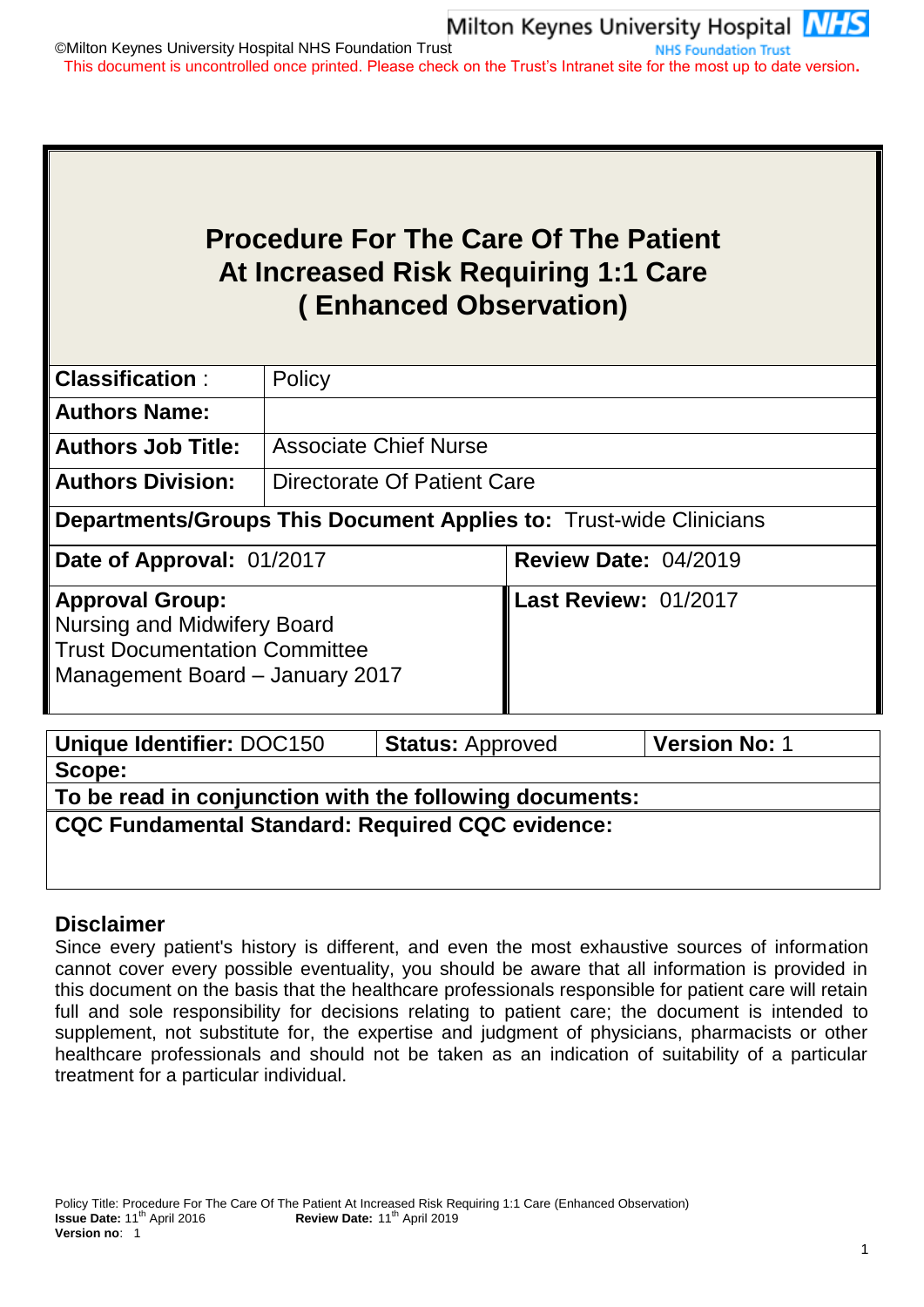# **Index**

| 1.0                                                                    |  |
|------------------------------------------------------------------------|--|
|                                                                        |  |
|                                                                        |  |
| 2.0                                                                    |  |
| 3.0                                                                    |  |
| 4.0                                                                    |  |
| 5.0                                                                    |  |
| 6.0                                                                    |  |
|                                                                        |  |
|                                                                        |  |
|                                                                        |  |
|                                                                        |  |
|                                                                        |  |
|                                                                        |  |
|                                                                        |  |
| Appendix 4: Role Expectations for Agency Health Care Assistant and the |  |
|                                                                        |  |
|                                                                        |  |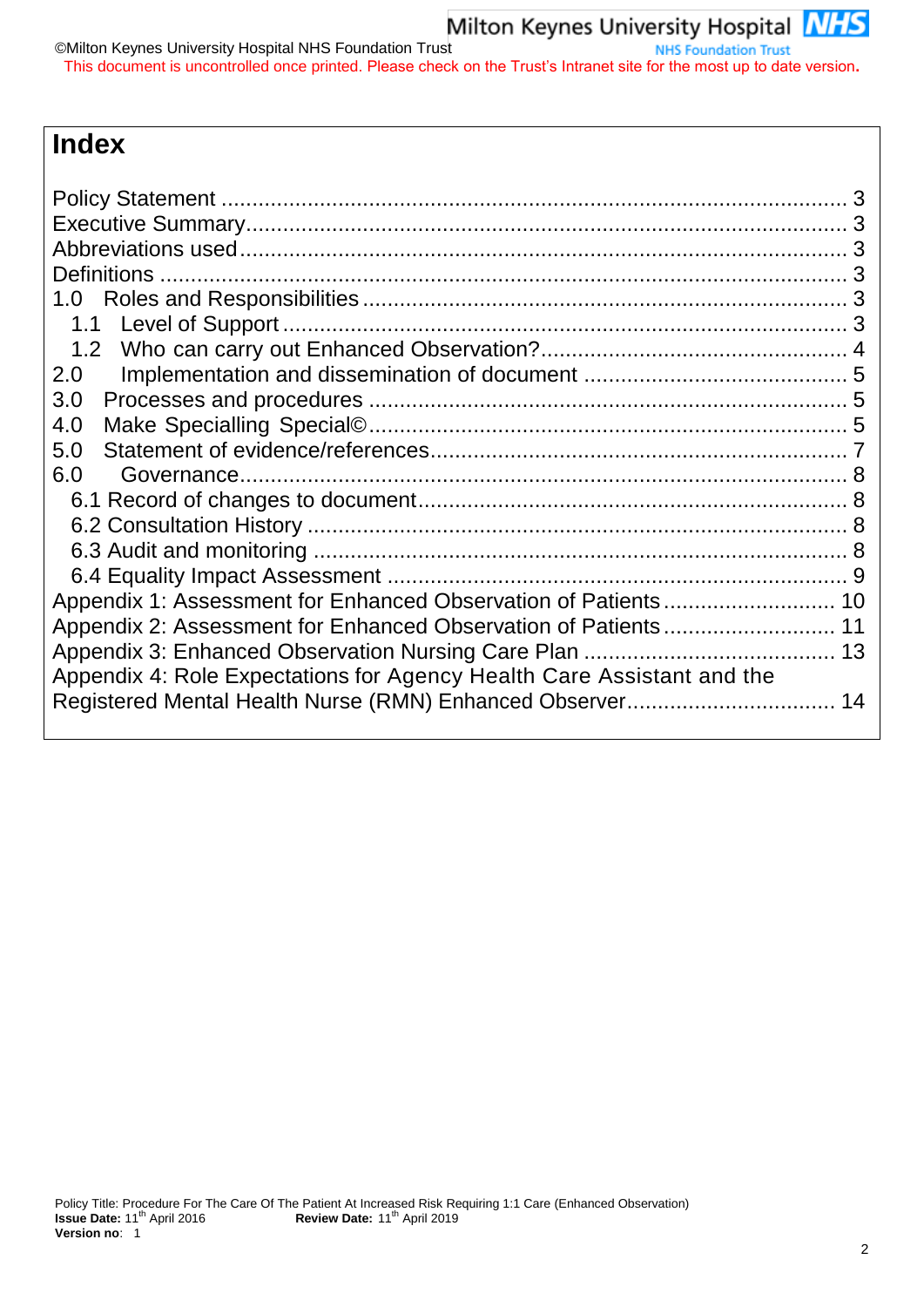# <span id="page-2-0"></span>**Policy Statement**

## <span id="page-2-1"></span>**Executive Summary**

- 1.1 Some patients require more than a general level of observation, often with the primary aim of reducing risk and protecting the patient e.g. they have increased confusion or are at risk of falling and sustaining injury. This activity is often referred to as 'Enhanced Observation'. Appendix 1 provides a Summary for the Provision of a "Enhanced Observer".
- 1.2 Alongside delegation of a staff member to be with the patient, there is also a need to respond to unmet needs that may be contributing to the distress, such as, feeling fearful or lonely/ bored, particularly for patients who may have dementia, delirium, or paranoid/ persecutory ideas. An individual patient risk assessment must be completed by the Matron See Appendix 2
- 1.3 Make Specialling Special© has been designed to help the registered nurse to give clear direction to the 'special' about primary risks and the appropriate tools available for the patient. (All About Me *I* Make Specialling Special Resource box/ Communications Box). This encourages staffs to get to know the person and practise relational interactions that offer reassurance and meaningful occupation for the patient. This is a core element of the See Me Dementia Care Bundle.

## <span id="page-2-2"></span>**Abbreviations used**

EO- Enhanced Observation

# <span id="page-2-3"></span>**Definitions**

## <span id="page-2-4"></span>**1.0 Roles and Responsibilities**

### <span id="page-2-5"></span>**1.1 Level of Support**

- 1.1.1 The Matron must determine the level of support needed and the level of observation required and document this assessment using the Enhanced Observation daily spread sheet( Except on Sunday when it needs to be escalated to the Clinical Site Manager). The nurse in charge must decide whether the ward can manage to care for the patient using their existing resources.
- 1.1.2 The registered nurse must ensure that the 'Enhanced Observer' and the rest of the nursing team are aware of the level of support required. They must delegate close observation and describe exactly what that means for the individual patient. For example, the 'special' may need to remain within arm's length of the patient due to the risk of falls or self-harm and the 'special' may need to use the call bell system to alert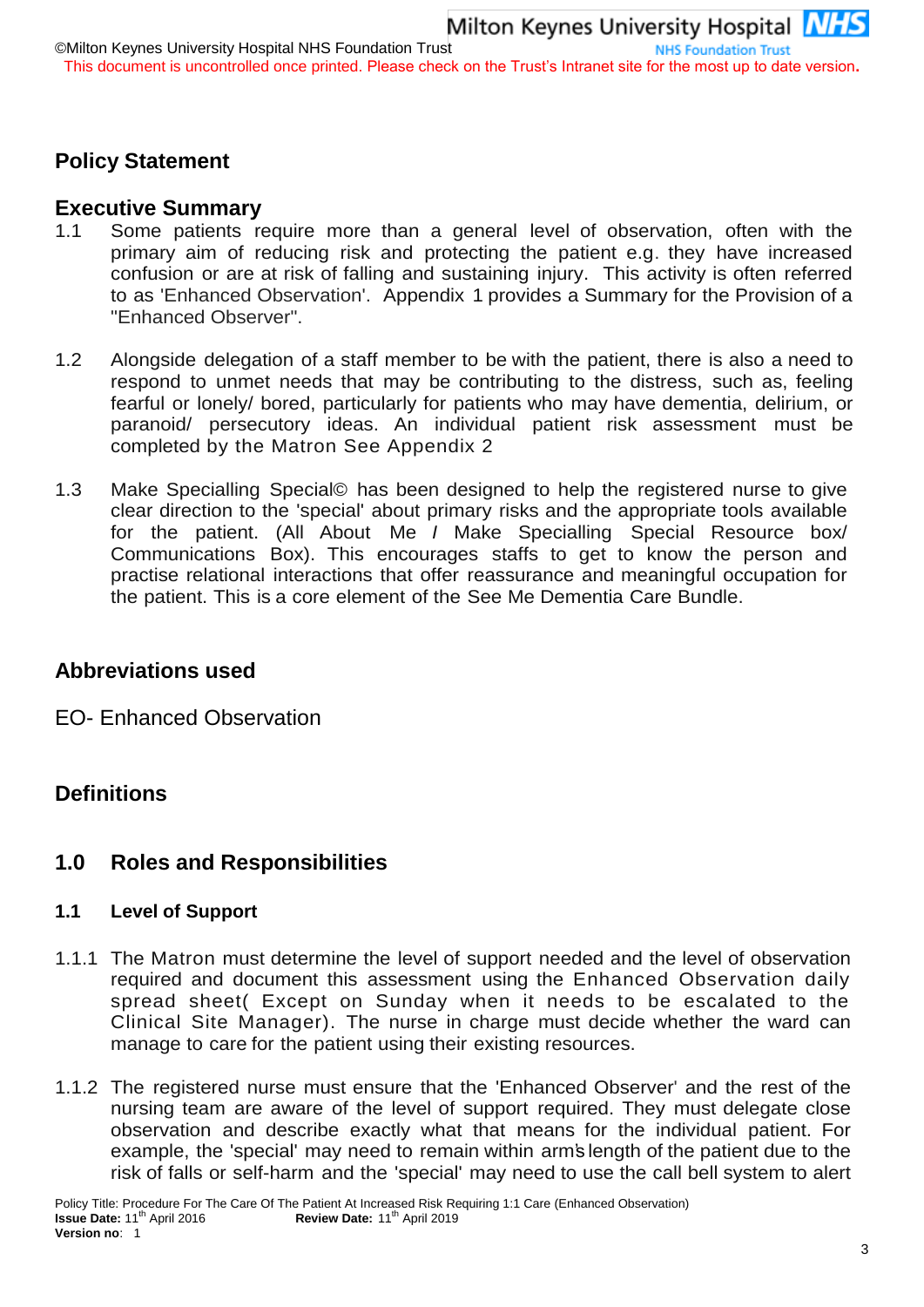colleagues that they require help.

# <span id="page-3-0"></span>**1.2 Who can carry out Enhanced Observation?**

- 1.2.1 Enhanced Observation as a nursing intervention can be complex, particularly when behaviours that may be perceived as challenging increase. Assignment of staff to 'Enhanced Observe' must be based on the skills and experience of staff available to meet patient needs. It is recommended that inexperienced staffs are encouraged to shadow more experienced colleagues during 'Enhanced Observing' periods without being delegated to be the primary staff member for the patient. This will enable positive role modelling leading to improved capabilities and experience of supporting patients during vulnerable times.
- 1.2.2 Regular ward staff will be expected to undertake this role and where deemed to be required and authorised, may need to be backfilled with staff who are deployed from other areas or agency staff as required.
- 1.2.3 Nursing Students can special once they have been working on the ward for 2 weeks, although first year nursing students should take part only under direct supervision. Objectives and expected competencies must be agreed and discussed. Mentors must support students with limited experience, allowing them to shadow in the role to help familiarise them with resources and build confidence, leading to positive role modelling for students about therapeutic interventions in the role.
- 1.2.4 The Registered Nurse caring for the patient will delegate the Enhanced Care Role' to a member of the ward team with appropriate skills and experience for the identified level of support/observation required. The Registered Nurse must ensure that a handover takes place immediately with a verbal description of the key concerns for the patient, and a written description of handover given to the 'Enhanced Observer' documented on the 1:1 Enhanced Observation Care Plan (Appendix 3). This is supported by the NMC (2012) Code of Practice for Delegation which states that:

When nurses and midwives are considering which tasks and activities to delegate they should consider the following:

- the needs of the people in their care
- the stability of the people being cared for
- the complexity of the task being delegated
- the expected outcome of the delegated task
- the availability of resources to meet those needs
- and the judgment of the nurse or midwife. NMC (2012)
- 1.2.5 Any change in delegation of the Enhancing Care role must be agreed by the Nurse in Charge.
- 1.2.6 Following assessment by the Matron it may be considered the EO could support more than one patients care need requirements and patients can be "Cohorted" this will need to be reassessed by the Matron regularly to ensure the care needs are being met.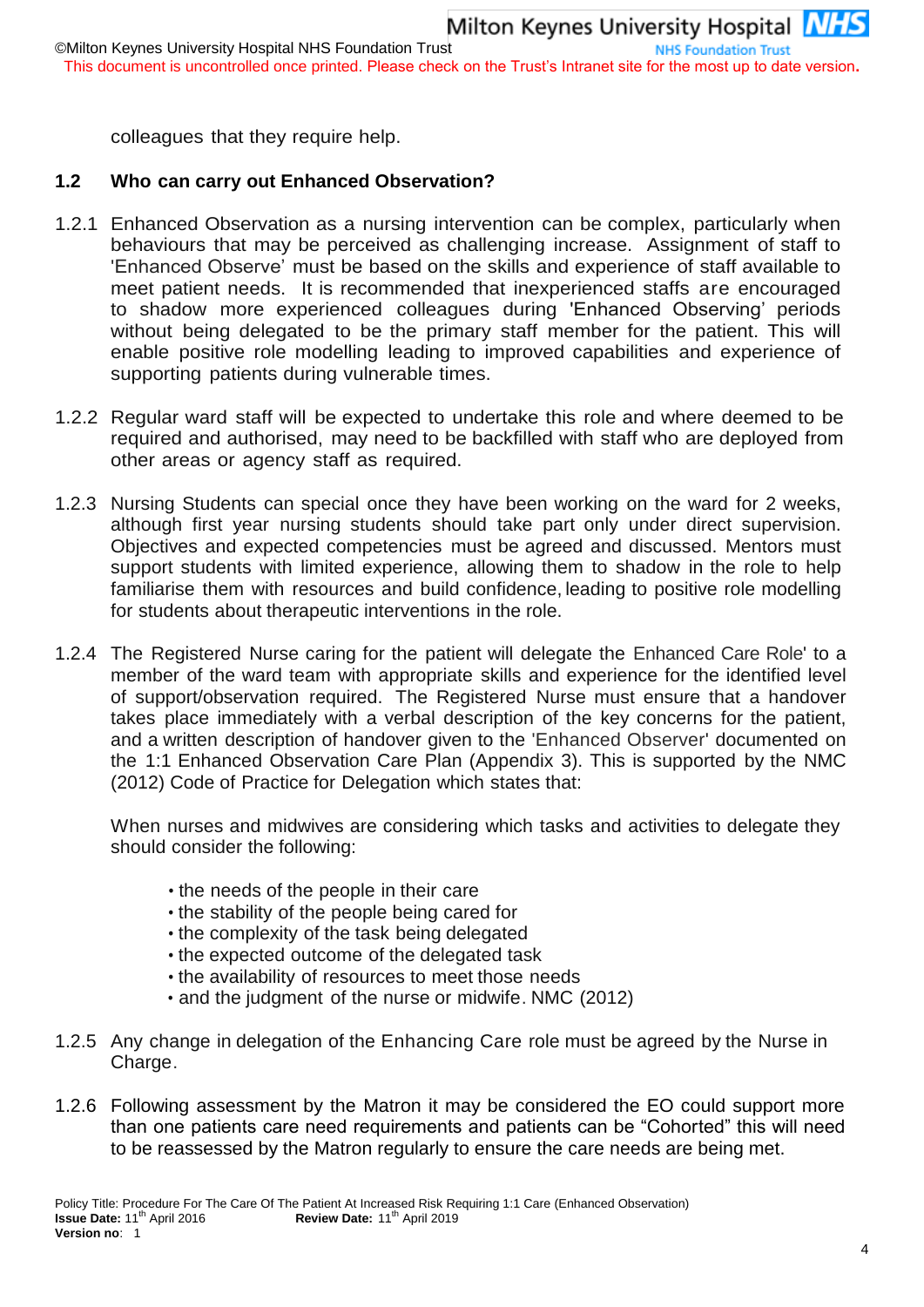©Milton Keynes University Hospital NHS Foundation Trust **NHS Foundation Trust** This document is uncontrolled once printed. Please check on the Trust's Intranet site for the most up to date version**.**

# <span id="page-4-0"></span>**2.0 Implementation and dissemination of document**

- 2.1 High quality education is an essential component to improve the skill level and capability of staff to operate safely and effectively in this complex nursing intervention. The following education and training is available for staff to access :
- 2.2 The Nursing Assistant Development Programme provides training for nursing assistants enabling them to carry out general principles of observation.
- 2.3 Additional ward based teaching and demonstration of Make Specialling Special© support is available from Practice Development Team and Dementia Nurse.
- 2.4 Wards are encouraged to support release for staff to complete the Trust Advanced Make Specialling Special© Training (2 day training with associated skills workbook to complete in clinical area). This will enable wards that have high levels of Enhanced Observing activity on a regular basis to have a number of staff who can address more complex care requirements.

This document will be published on the Trust Intranet.

## <span id="page-4-1"></span>**3.0 Processes and procedures**

#### **Backfill Principle and Transferring Patients**

- 3.1 The nurse in charge (NIC) must assess whether there is potential within the current staff complement to respond to increased need. In many instances this should be the case. If this is not feasible, a request may be placed for additional resources to cover the duties of the ward nurse who will be reassigned to the 'Enhanced Observer' role.
- 3.2 A "Backfill Principle" must be followed. Additional staffs that are called to the ward are for backfill duties; to cover the role of the ward nurse who has been reassigned to the 'Enhanced Observer' role. Regular ward staff will know the individual patient better that an agency member of staff and be more familiar to the patient, however depending on skill mix, staff experience and needs of the individual patient, the NIC may consider it appropriate to use the available staff resources differently including agency HCA's and RMN's and they must be made aware of the Trust expectations ( See Appendix 4)
- 3.3 Where patients are transferred between wards, the additional nursing resource must move with the patient, although not necessarily to 'Enhanced Observe' the patient. Again the backfill principle applies. The receiving NIC must reassess the patient risk and patient need and make a clinical decision regarding the need for the patient to be Enhanced Observed.

# <span id="page-4-2"></span>**4.0 Make Specialling Special©**

4.1 Make Specialling Special© is a principle based approach. To ensure effective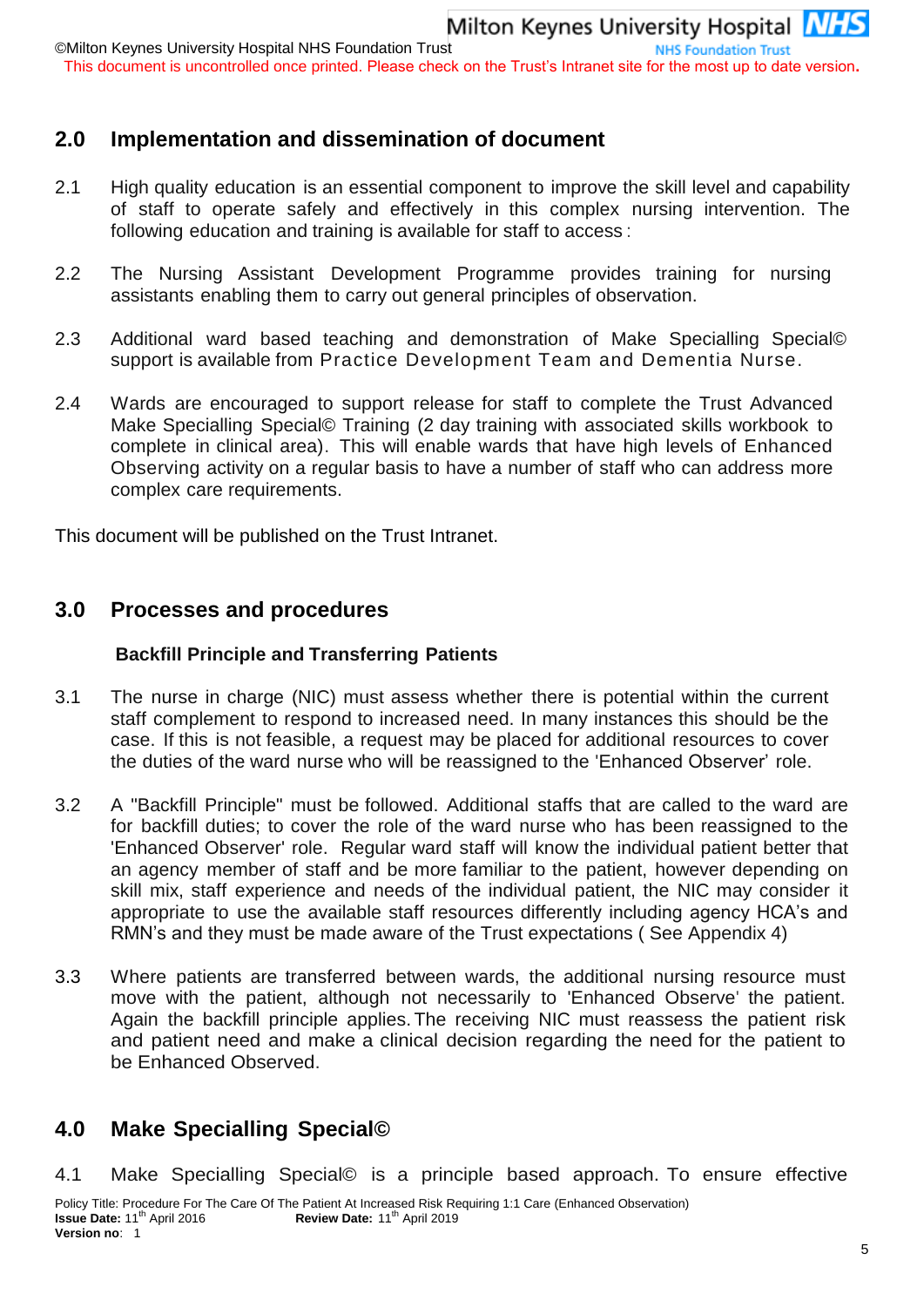implementation the following must be adhered to:

4.1.1 Enhanced Observing can be an emotionally demanding nursing activity, particularly when high levels of risk are identified. To ensure the quality of therapeutic observations and that relational interaction remain high, general good practice principles would indicate that periods of Enhanced Observing do not exceed 2 hours (CRAG, 2002). Periods of concentration in excess of 2 hours may increase the possibility of inattention and losing focus on the patient's needs.

Changes in the 'Enhanced Observer' may also be beneficial for patients, although care must be taken to include some continuity as specials 'pass on the baton' of care.

- 4.1.2 The Nurse in Charge must regularly review the care of the special led patient during the shift e.g. especially where the 'Enhanced Observer' is unable to leave the bed space.
- 4.1.3 In the case of an emergency the EO must remain with the patient until instructed otherwise by the NIC
- 4.1.4 Figure 1 provides a summary of the care that the 'Enhanced Observer' should be providing.

Providing additional nursing support to patient(s) (Enhanced Observation)

Nursing staff Enhanced Observing patients are expected to:

- Introduce themselves to the patient(s).
- Read and if necessary update the *All/More About Me* document with the support of the patient and careers.
- Utilise the *Making Specialling Special Box* which includes:
	- o A range of activities (e.g., reminiscence folder/puzzles/cards)
	- o A "Have You Tried?" folder providing hints and tips on how to care for the patient as an individual.
- Complete the *More About Me* activities diary which allows clear documentation of the activities and care provided for the patient(s). This must be filed in the patient(s) notes. (Record Keeping – The Facts RCN 2012.)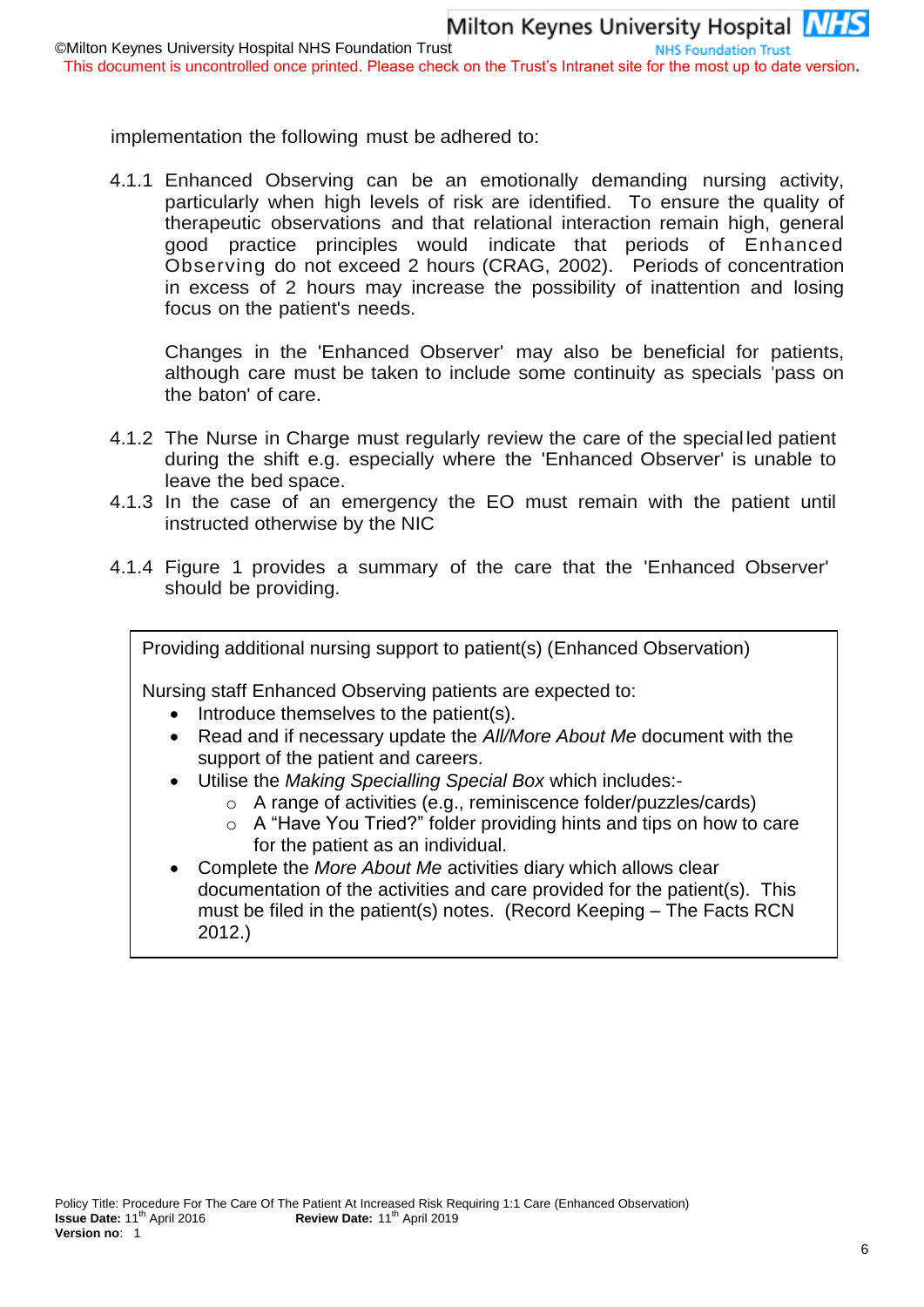# Milton Keynes University Hospital NHS

**NHS Foundation Trust** 

©Milton Keynes University Hospital NHS Foundation Trust This document is uncontrolled once printed. Please check on the Trust's Intranet site for the most up to date version**.**

- Meet the needs of the patient(s).
	- o Individualised essential care is particularly important and can help to avoid exacerbating delirium. For example, focusing on management of food and drinks, pain and constipation, maintaining mobility and personal hygiene.
	- o Provide reassurance if the patient is confused or frightened, orientating the patient(s) to time and place as required, sharing in activities. Note : providing therapeutic interventions such as reading the paper with the patient or playing cards is an important part of the care provided.
- Handover the care of the patient(s) using the *1:1 Care Handover Form.*

# <span id="page-6-0"></span>**5.0 Statement of evidence/references**

#### **References/ Bibliography**

Hartford Institute for Geriatric Nursing (2014) **Assessment Tools- Try This® Tools and resources for achieving the best practices in the care of older adults** Hartford Institute for Geriatric Nursing, New York. [http://hartfordign.org/Resources/Try T](http://hartfordign.org/Resources/Try)his Series/

[Accessed 11.11.14]

Nursing Midwifery Council (2012) Code of Practice for Delegation http://www.nmc-u k.org/Nurses-and-midwives/Regulation-in-practice/Regulation-in-Practice-Topics/Delegation/ [Accessed 11.11.14]

Clinical Resource and audit Group (2002) **Engaging People. Observation of people with acute mental health problems. A good practice statement** NHS Scotland, Edinburgh.

[http://www](http://www/) .scotia nd.gov. uk/Resou rce/Doc/46951 /001 3967. pdf [Accessed 11.11.14]

Royal College of Nursing (2012} **Record keeping -The Facts** Royal College of Nursing, London.

[http://www.](http://www/)rcn.org.ukl data/assets/pdf file/0005/4767 53/Record keeping cards V 5.pdf [Accessed 11.11.14]

#### **Associated Documents**

ABC Chart <http://uhbhome/Downloads/pdf/NursingChAbcChart.pdf> All About Me <http://uhbhome/Downloads/pdf/NursingAIIAboutMe> .pdf More About Me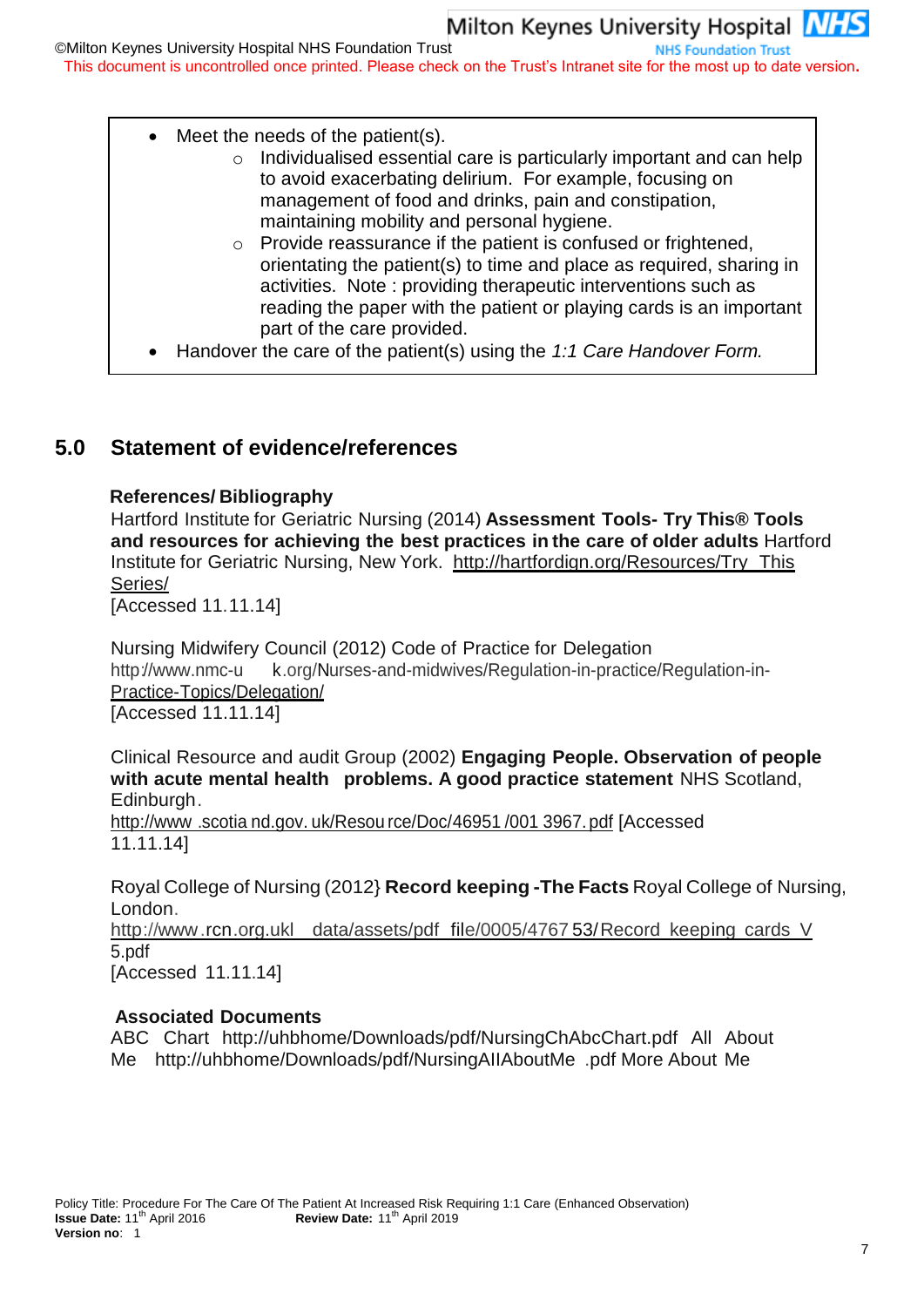©Milton Keynes University Hospital NHS Foundation Trust **NHS Foundation Trust** This document is uncontrolled once printed. Please check on the Trust's Intranet site for the most up to date version**.**

# <span id="page-7-0"></span>**6.0 Governance**

### <span id="page-7-1"></span>**6.1 Record of changes to document**

| <b>Version number: 1</b> |                  |                 | <b>Date:</b> $3^{10}$ February 2016 |                                                                     |            |  |
|--------------------------|------------------|-----------------|-------------------------------------|---------------------------------------------------------------------|------------|--|
| <b>Section</b>           | <b>Amendment</b> | <b>Deletion</b> | <b>Addition</b>                     | Reason                                                              | Amended by |  |
| <b>Number</b>            |                  |                 |                                     |                                                                     |            |  |
| Appendix                 | Flow Diagram     |                 | Added to policy                     | Required to $\vert x \vert$<br>understand<br>assessmen<br>t process |            |  |

#### <span id="page-7-2"></span>**6.2 Consultation History**

| <b>Stakeholders</b><br>Name/Board        | Area of<br><b>Expertise</b>                    | <b>Date Sent</b> | <b>Date</b><br><b>Received</b> | <b>Comments</b>                                   | <b>Endorsed Yes/No</b> |
|------------------------------------------|------------------------------------------------|------------------|--------------------------------|---------------------------------------------------|------------------------|
| Nursing and<br><b>Midwifery Board</b>    | Nursing,<br>Midwifery                          | 11/04/16         | 11/04/16                       | Send to Senior<br>Sisters/Charge<br>Nurse meeting | Yes                    |
| Senior<br>Sister/Charge<br>Nurse meeting | Nursing,<br>Midwifery<br>and<br>Operation<br>s | 28/04/16         | 28/04/16                       |                                                   | Yes                    |

#### <span id="page-7-3"></span>**6.3 Audit and monitoring**

This Policy outlines the process for document development will be monitored on an ongoing basis. The centralisation of the process for development of documents will enable the Trust to audit more effectively. The centralisation in recording documents onto a Quality Management database will ensure the process is robust.

| <b>Audit/Monitoring</b><br><b>Criteria</b> | Tool      | <b>Audit Lead</b> | <b>Frequency</b><br>of Audit | <b>Responsible</b><br><b>Committee/Board</b> |
|--------------------------------------------|-----------|-------------------|------------------------------|----------------------------------------------|
| Document Audit                             | 20 Notes  |                   | Quarterly                    | Nursing and                                  |
|                                            | Audited   |                   |                              | <b>Midwifery Board</b>                       |
|                                            | Quarterly |                   |                              |                                              |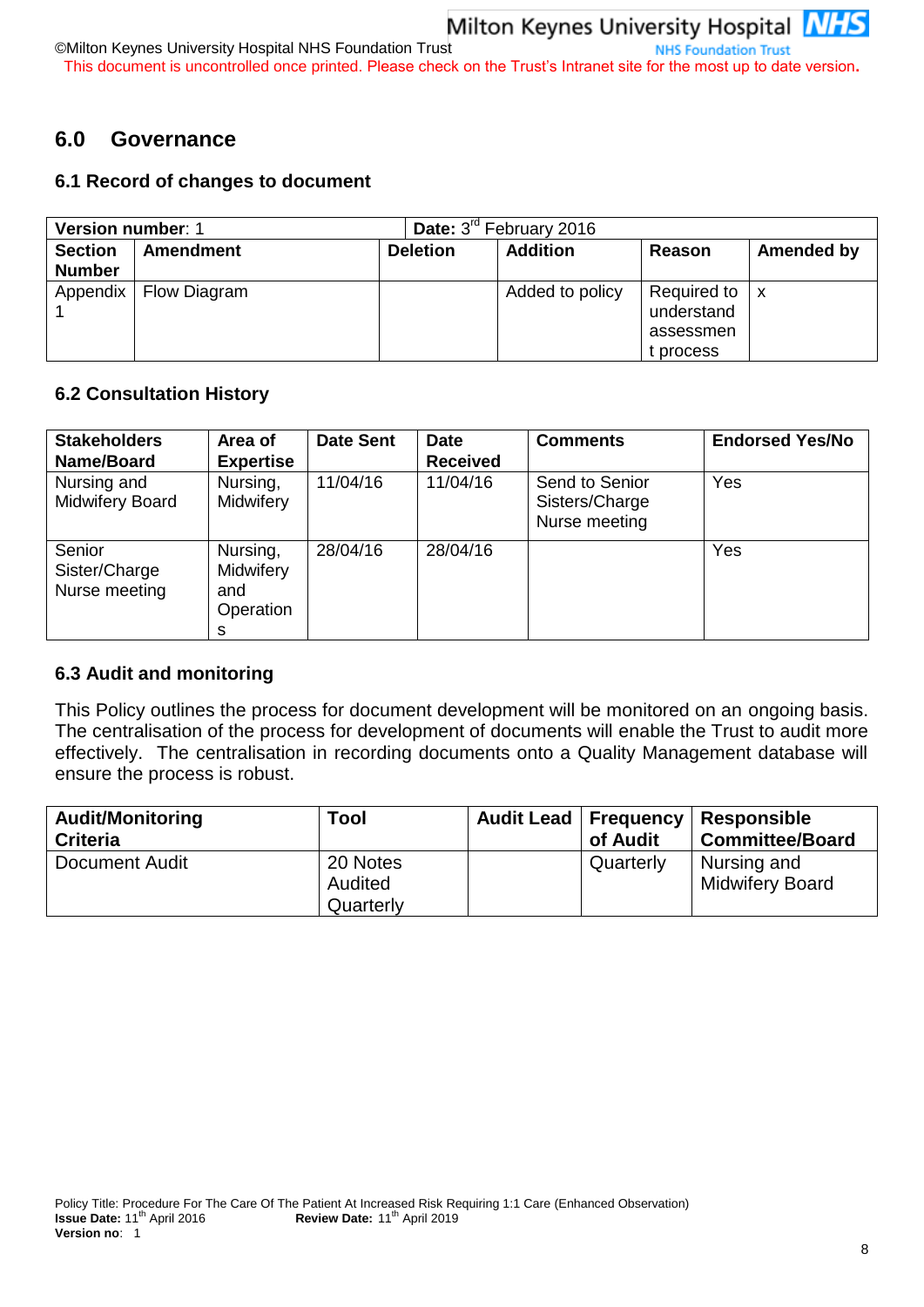#### <span id="page-8-0"></span>**6.4 Equality Impact Assessment**

This document has been assessed using the Trust's Equality Impact Assessment Screening Tool. No detailed action plan is required. Any ad-hoc incident which highlights a potential problem will be addressed by the monitoring committee.

| <b>Impact</b>                                                                                                                                                                           | Age | Disability   | Sex (gender) | Reassignment<br>Gender | Race         | ৯<br>Religion<br><b>Belief</b> | orientation<br>Sexual | Marital Status | య<br>Pregnancy<br>Maternity |
|-----------------------------------------------------------------------------------------------------------------------------------------------------------------------------------------|-----|--------------|--------------|------------------------|--------------|--------------------------------|-----------------------|----------------|-----------------------------|
| Do different groups have different needs,<br>experiences, issues and priorities in<br>relation to the proposed policy?                                                                  | N   | $\mathsf{N}$ | N            | N                      | $\mathsf{N}$ | N                              | $\mathsf{N}$          | N              | $\mathsf{N}$                |
| Is there potential for or evidence that the<br>proposed policy will not promote equality<br>of opportunity for all and promote good<br>relations between different groups?              | N   | $\mathsf{N}$ | $\mathsf{N}$ | N                      | N            | N                              | N                     | N              | N                           |
| Is there potential for or evidence that the<br>proposed policy will affect different<br>population groups differently (including<br>possibly discriminating against certain<br>groups)? | N   | $\mathsf{N}$ | N            | N                      | N            | N                              | N                     | N              | N                           |
| Is there public concern (including media,<br>academic, voluntary or sector specific<br>interest) in potential discrimination against<br>a particular population group or groups?        | N   | N            | N            | N                      | N            | N                              | N                     | N              | N                           |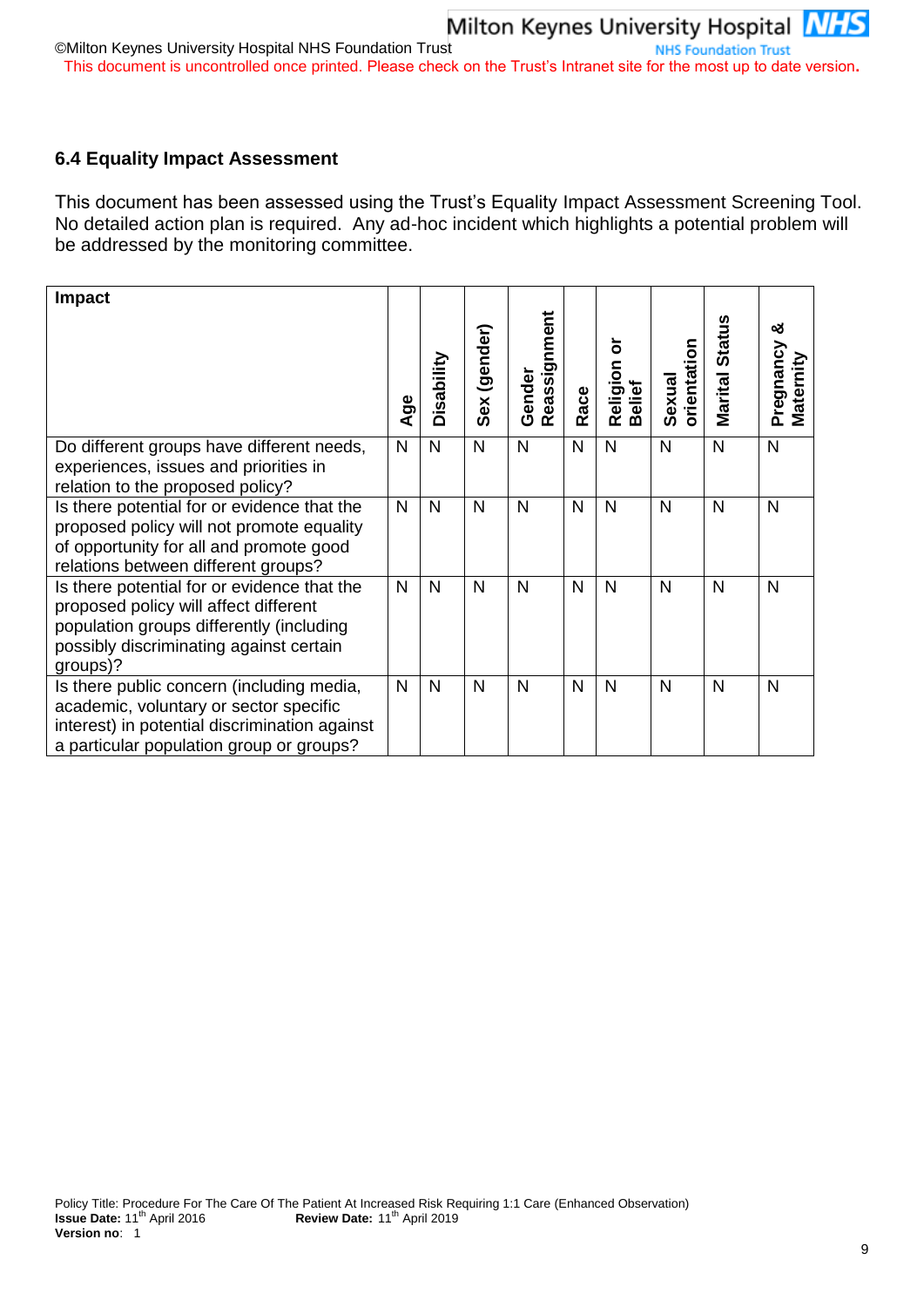# Milton Keynes University Hospital **NHS**

©Milton Keynes University Hospital NHS Foundation Trust **NHS Foundation Trust** This document is uncontrolled once printed. Please check on the Trust's Intranet site for the most up to date version**.**



# <span id="page-9-0"></span>**Appendix 1: Assessment for Enhanced Observation of Patients**



Policy Title: Procedure For The Care Of The Patient At Increased Risk Requiring 1:1 Care (Enhanced Observation)<br> **Review Date:** 11<sup>th</sup> April 2019 **Issue Date:** 11th April 2016 **Review Date:** 11th April 2019 **Version no**: 1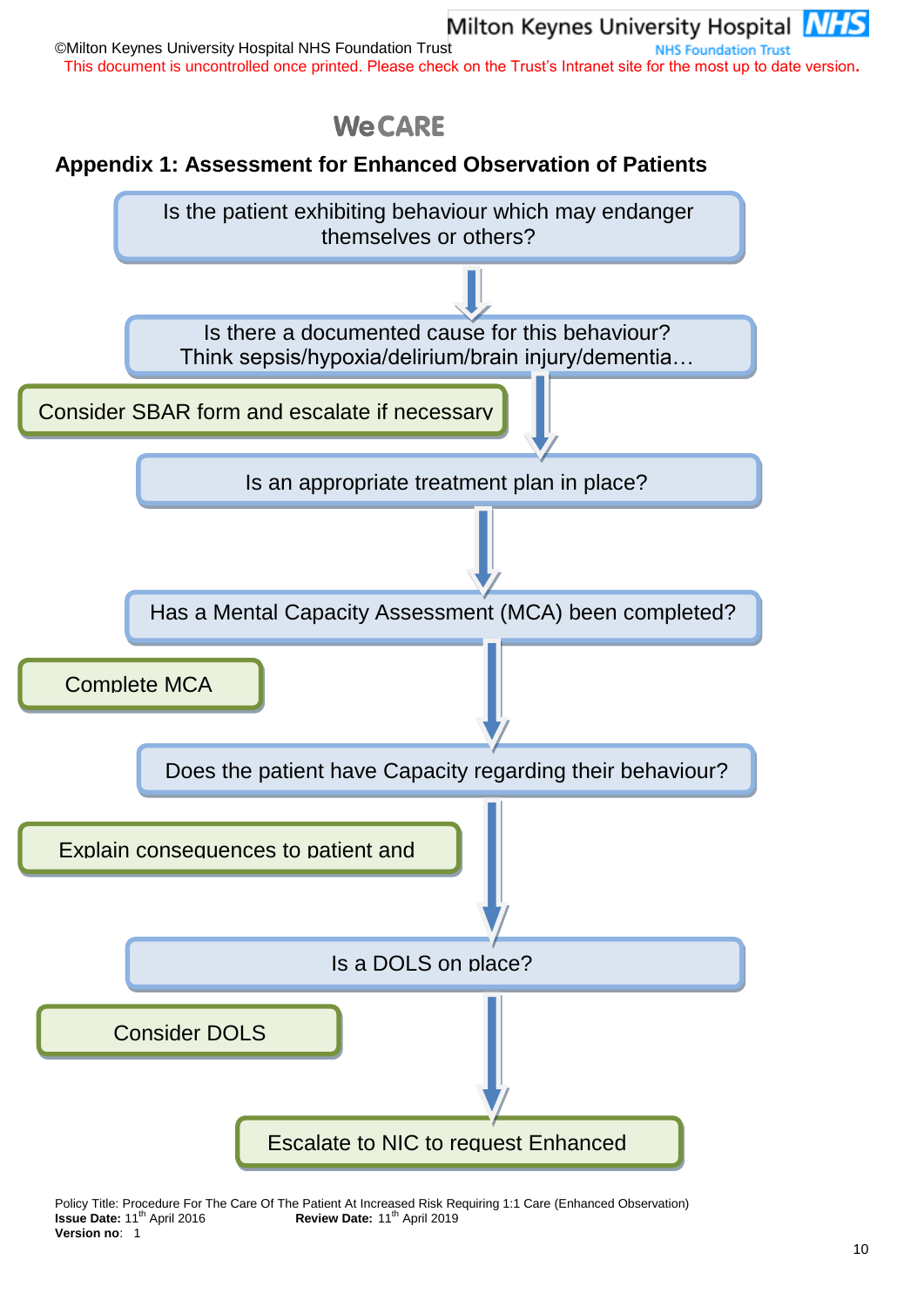

# **Appendix 2: Assessment for Enhanced Observation of Patients**

**Commenced on:** DD / MM / YYYY

# **RED**

Immediate need for enhanced observation either within arms' length or eye contact at all times. Commence hourly behavioral/continuous observation chart Escalate to Matron/CSM. Inform family/careers.

## **AMBER**

Intermittent 15 minute checks, one nurse allocated to carry out checks. Escalate to Matron/CSM. Inform family/careers.

# <span id="page-10-0"></span>**GREEN**

Increased staff awareness of patients' risk.

| For staff use only:<br>Surname: |
|---------------------------------|
| Forenames:                      |
| Date of birth:                  |
| <b>Hospital No:</b>             |
| or affix patient label          |
|                                 |
|                                 |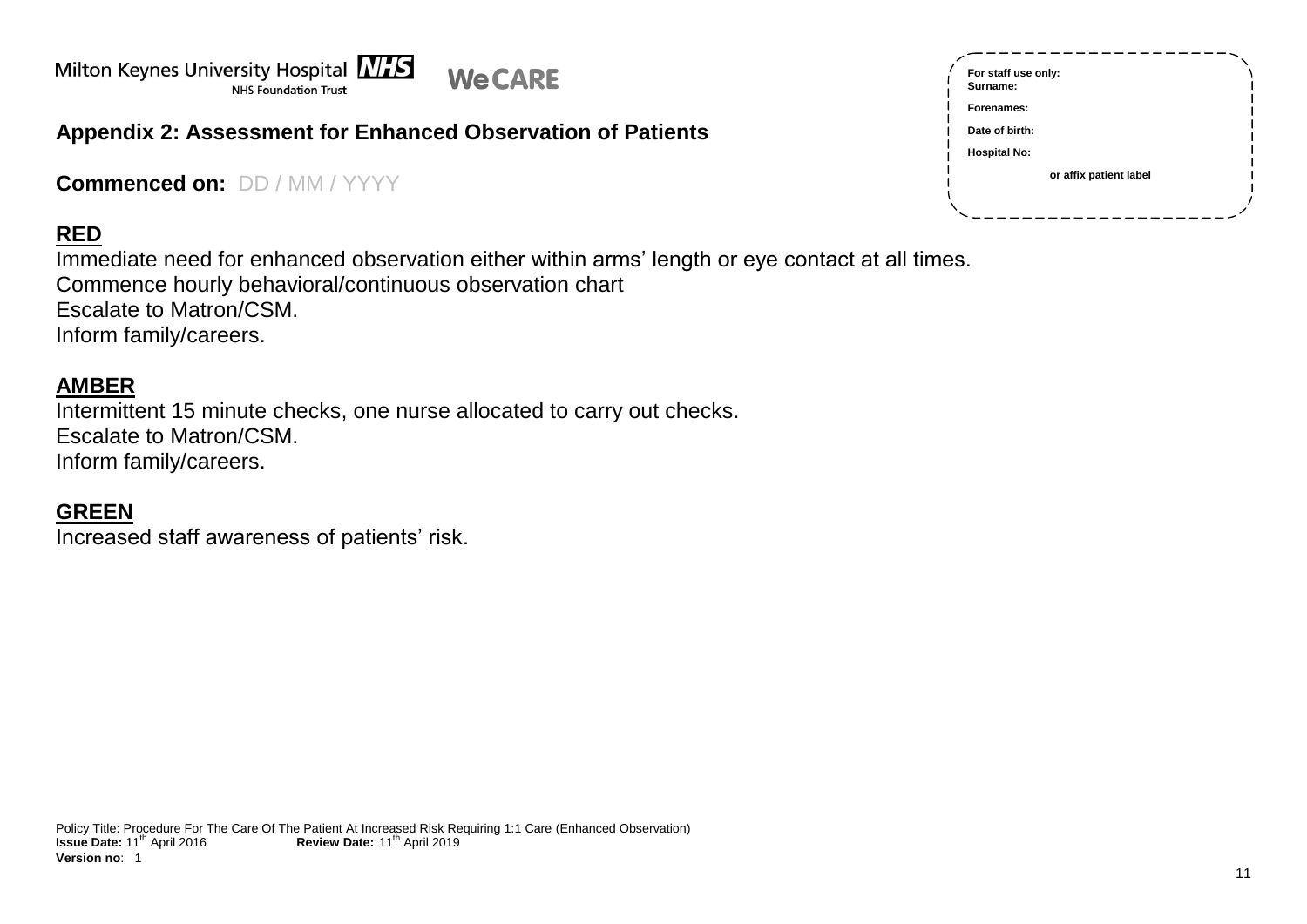# Milton Keynes University Hospital NHS

**NHS Foundation Trust** Inform family/carers.

**Describe the behaviour Date Date Date Date Date Date Date** Is the patient currently violent?<br>
Has the patient made repeated attempts to leave the ward?<br>
R R R R R R R Has the patient made repeated attempts to leave the ward? R R R R R R R Is the patient uninhibited, sexually or aggressively? R R R R R R R Is the patient expressing feelings of helplessness or worthlessness/ definite suicidal ideas? R R R R R R Is the patient continuously agitated and/or verbally aggressive? A A A A A A A Is the patient experiencing hallucinations/ delusions? A A A A A A A Are the family/ career expressing concern regarding the patient's immediate safety? A |A |A |A |A |A |A Is the patient withdrawn and difficult to engage with? A A A A A A A Is the patient confused and/or wandering?  $\begin{array}{c|c|c|c|c|c} \hline \text{G} & \text{G} & \text{G} & \text{G} & \text{G} & \text{G} & \text{G} \\\hline \end{array}$ Has the patient refused food and fluid for more than 24 hours without medical reason? G |G |G |G |G |G |G Has the patient had two or more falls in the last 12 months? G G G G G G G Is the patient unable to call for help?  $\begin{array}{c|c|c|c|c|c|c|c|c} \hline \text{G} & \text{G} & \text{G} & \text{G} & \text{G} & \text{G} & \text{G} \\\hline \end{array}$ Print Name **Signature** Designation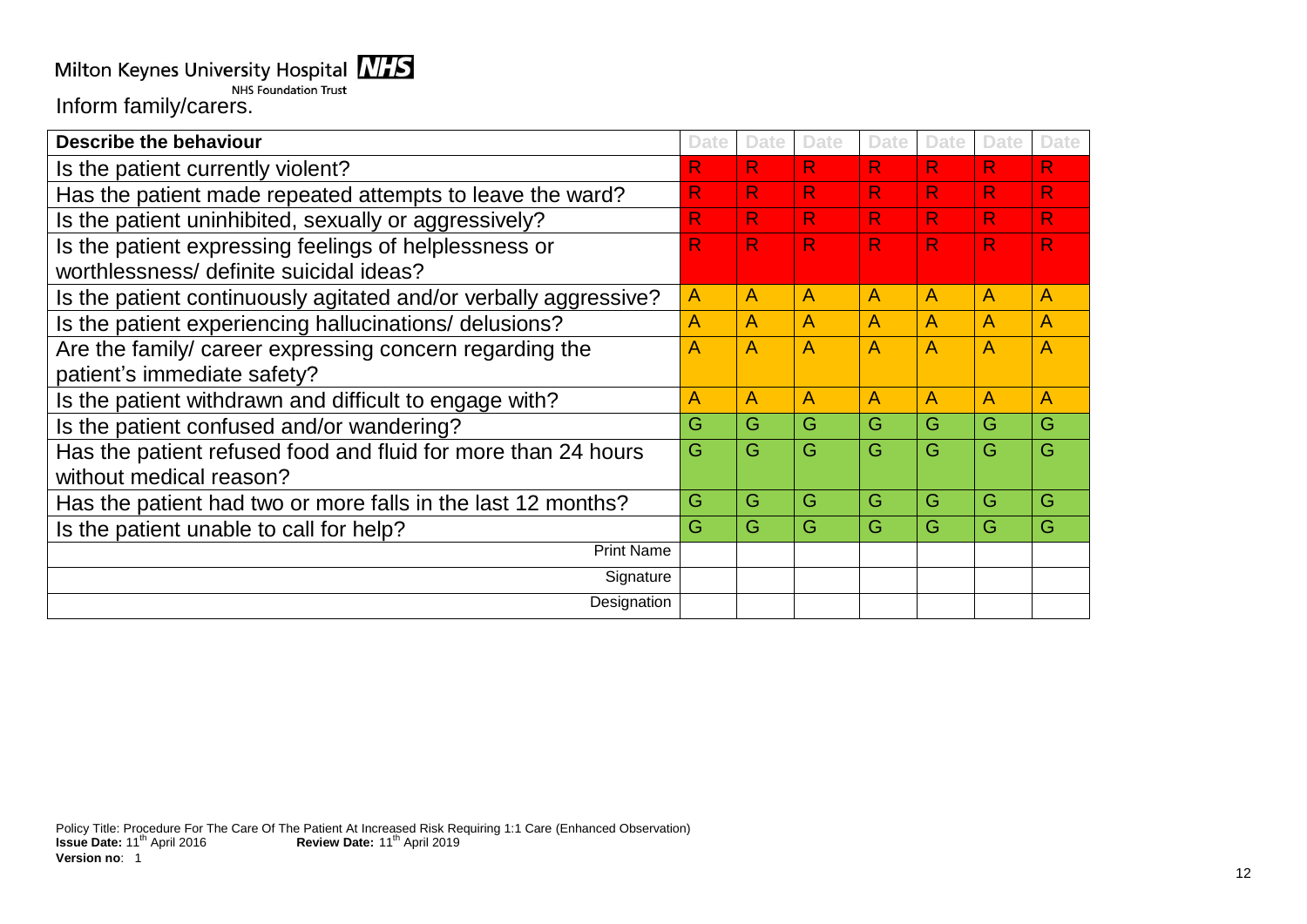#### Milton Keynes University Hospital **NHS We CARE** NHS Foundation Trust

# **Appendix 3: Enhanced Observation Nursing Care Plan**

Variances documented in the Multidisciplinary (MDT) notes

# **Commenced on: DD / MM / YYYY**

<span id="page-12-0"></span>

| Nursing Interventions for                                                                    | <b>DD/MM/YYYY</b> |              | DD/MM/YYYY |              | <b>DD/MM/YYYY</b> |              | <b>DD/MM/YYYY</b> |              | <b>DD/MM/YYYY</b> |              | <b>DD/MM/YYYY</b> |              | <b>DD/MM/YYYY</b> |              |
|----------------------------------------------------------------------------------------------|-------------------|--------------|------------|--------------|-------------------|--------------|-------------------|--------------|-------------------|--------------|-------------------|--------------|-------------------|--------------|
|                                                                                              | Day               | <b>Night</b> | Day        | <b>Night</b> | Day               | <b>Night</b> | Day               | <b>Night</b> | Day               | <b>Night</b> | Day               | <b>Night</b> | Day               | <b>Night</b> |
| Who has been assessed as being an<br>risk                                                    |                   |              |            |              |                   |              |                   |              |                   |              |                   |              |                   |              |
| Introduce self to patient                                                                    |                   |              |            |              |                   |              |                   |              |                   |              |                   |              |                   |              |
| Accountability signed handover sheet<br>$\bullet$<br>completed                               |                   |              |            |              |                   |              |                   |              |                   |              |                   |              |                   |              |
| Environmental checks undertaken<br>$\bullet$                                                 |                   |              |            |              |                   |              |                   |              |                   |              |                   |              |                   |              |
| 15 minute check care plan/hourly<br>$\bullet$<br>observation chart in place and<br>completed |                   |              |            |              |                   |              |                   |              |                   |              |                   |              |                   |              |
| Daily review by Nurse in Charge and<br>$\bullet$<br><b>Medical Team</b>                      |                   |              |            |              |                   |              |                   |              |                   |              |                   |              |                   |              |
| Nutritional needs supported<br>$\bullet$<br>Meals and Drinks                                 |                   |              |            |              |                   |              |                   |              |                   |              |                   |              |                   |              |
| Personal hygiene needs met<br>$\bullet$                                                      |                   |              |            |              |                   |              |                   |              |                   |              |                   |              |                   |              |
| Record observations on EWS chart<br>$\bullet$                                                |                   |              |            |              |                   |              |                   |              |                   |              |                   |              |                   |              |
| Individualised care. Please state<br>$\bullet$                                               |                   |              |            |              |                   |              |                   |              |                   |              |                   |              |                   |              |
| <b>Print Name</b>                                                                            |                   |              |            |              |                   |              |                   |              |                   |              |                   |              |                   |              |
| Signature                                                                                    |                   |              |            |              |                   |              |                   |              |                   |              |                   |              |                   |              |
| Designation                                                                                  |                   |              |            |              |                   |              |                   |              |                   |              |                   |              |                   |              |

| For staff use only:<br>Surname: |                        |
|---------------------------------|------------------------|
| Forenames:                      |                        |
| Date of birth:                  |                        |
| <b>Hospital No:</b>             |                        |
|                                 | or affix patient label |